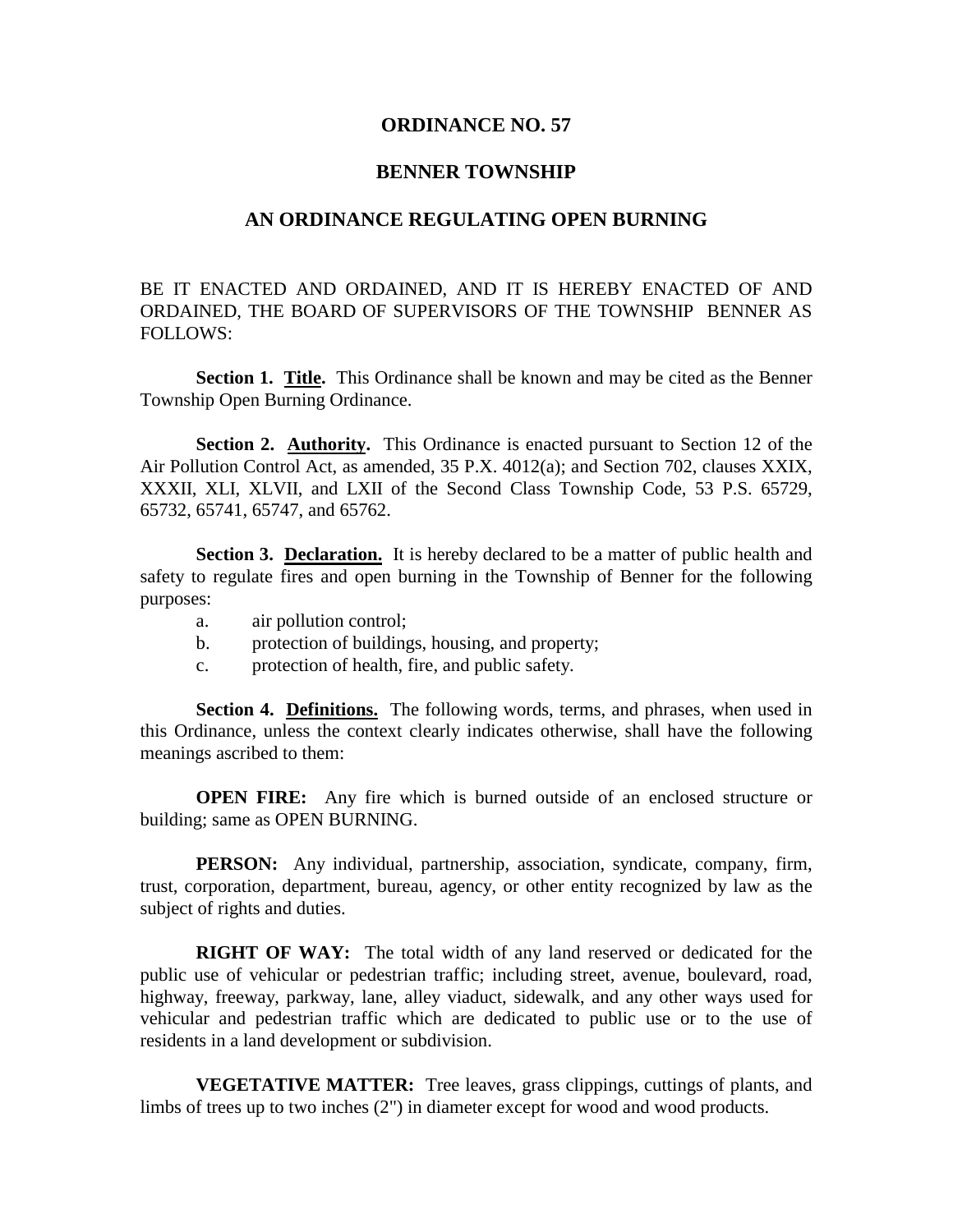**WOOD AND WOOD PRODUCTS:** Trunks of trees and limbs of trees exceeding two inches (2") in diameter, and products made wholly from trees, except for tree leaves.

**Section 5. Open Fires Prohibited**. It shall be unlawful for any person to ignite or feed any open fire whatsoever in Benner Township except for certain types of fires which are:

- a. Permitted according to the regulations contained in this Ordinance; or
- b. Which are exempted from regulation by the terms of this Ordinance.

**Section 6. Open Fires Permitted Subject to Regulations:** The following types of fires are permitted subject to the specific and general regulations contained herein:

- A. Burning of Wood and Wood Products: Open burning of wood and wood products is permitted subject to the following regulations:
	- 1. Permit Required for Open Burning to Clear Land: A landowner may obtain a one-time permit for burning trees and vegetation on a lot for the purpose of clearing the land for agriculture or construction of buildings. Said permit shall be applied for in advance to the Code Enforcement Officer.
	- 2. No Permit Required: All other burning of wood and wood products is permitted without the necessity of applying for a permit, subject to the following regulations:
		- a. All open fires shall be in a container such as a masonry fire place or metal container for fires.
		- b. No metal container shall be larger than a 55 gallon drum.
		- c. All containers for fires shall be covered by a screen or wire mesh to prevent sparks from flying while burning.
		- d. All open fires shall be attended at all times by the person igniting the fire or such other person who shall be responsible to prevent the spread of the fire or hazardous conditions.
		- e. All open fires shall be conducted only on premises owned by the person responsible for such fire provided, however, that the term premises shall not include the area within the right of way of any street.
- B. Vegetative Matter: Open burning of vegetative matter is permitted without the necessity of applying for a permit subject to the following regulations: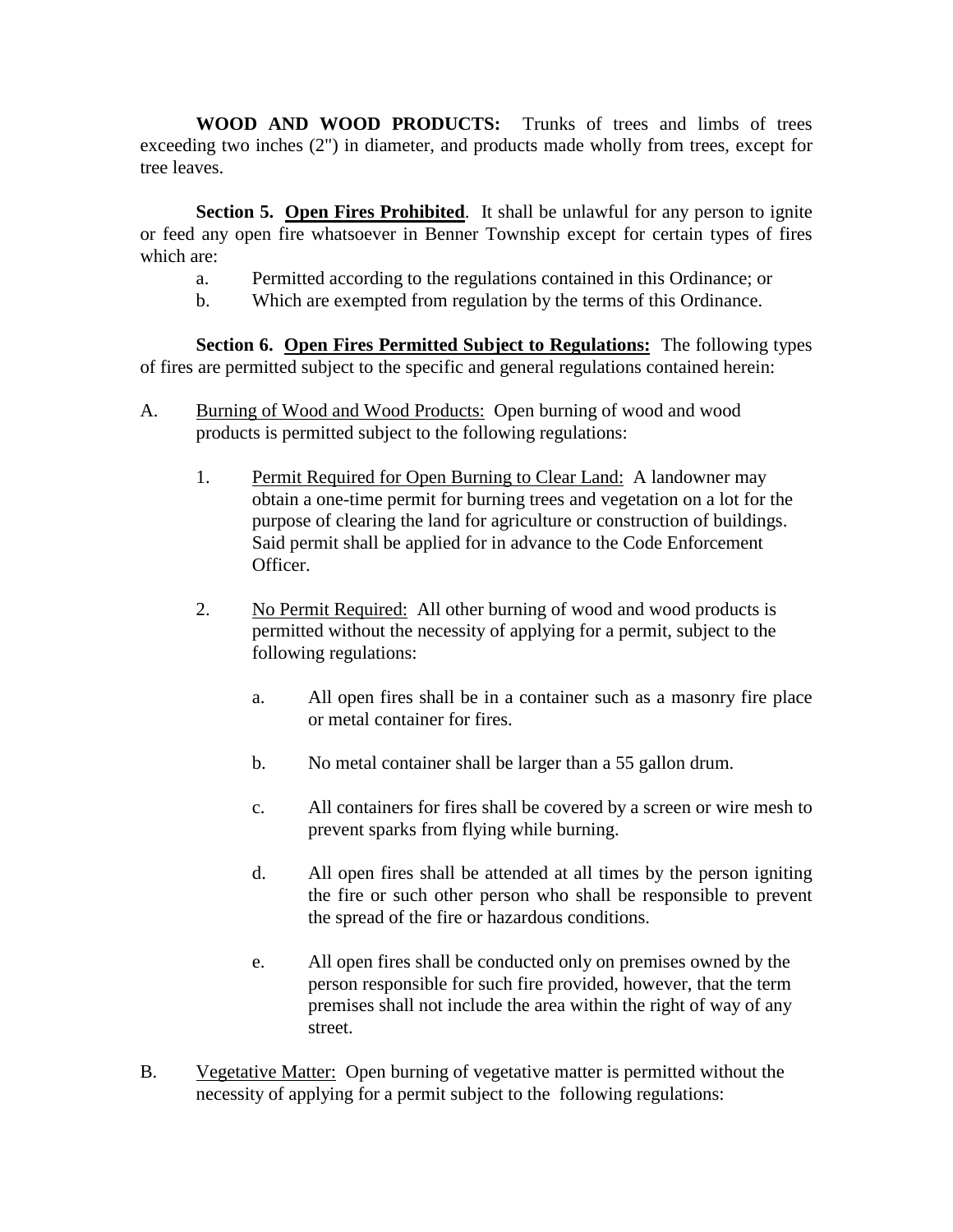- 1. The fire must be attended at all times;
- 2. The site of the fire shall be controlled so that it does not endanger property.
- C. Burning of Fields for Weed or Brush Control or for Farm Purposes. The burning of fields for weed or brush control or for farm purposes shall be permitted without the necessity of applying for a permit subject to the following regulations:
	- 1. The person desiring to burn a field for weed or brush control shall first notify the fire department which serves his or her area.
	- 2. The fire shall be attended at all times.
	- 3. The person burning shall have sufficient fire suppression equipment and personnel present at all times to maintain control of the fire.
- D. General Regulations. Any fire permitted pursuant to subsection A, B, or C of this section, shall be subject to the following General Regulations:
	- 1. No open fire shall be permitted between the hours of 7:00 p.m. and 7:00 a.m. All open fires shall be extinguished completely by 7:00 p.m.
	- 2. No open fires shall be permitted in a right-of-way.
	- 3. No open fire shall be conducted closer than 15 feet from a building located on the property of the person conducting the fire, and no closer than 30 feet from a building on the land of another.

**Section 7. Open Fires Exempted.** The following types of fires, provided that such fires are of wood and wood products only, are exempted from the regulations set forth in this Ordinance:

- A. Fires solely for the cooking of food for immediate consumption.
- B. Camp fires for warmth, fellowship, food preparation or ceremonial purposes by bona fide groups of individuals such as hunting camps or public organizations such as Boy Scouts or Girl Scouts.
- C. Fires set in the performance of public duty by any fireman or public official for official purposes.

**Section 8. Penalties for Violations of Section 5: Air Pollution Control.** Any person who suffers or permits on the property controlled by such person, or who conducts, any open fire of any materials other than wood or wood products, vegetative